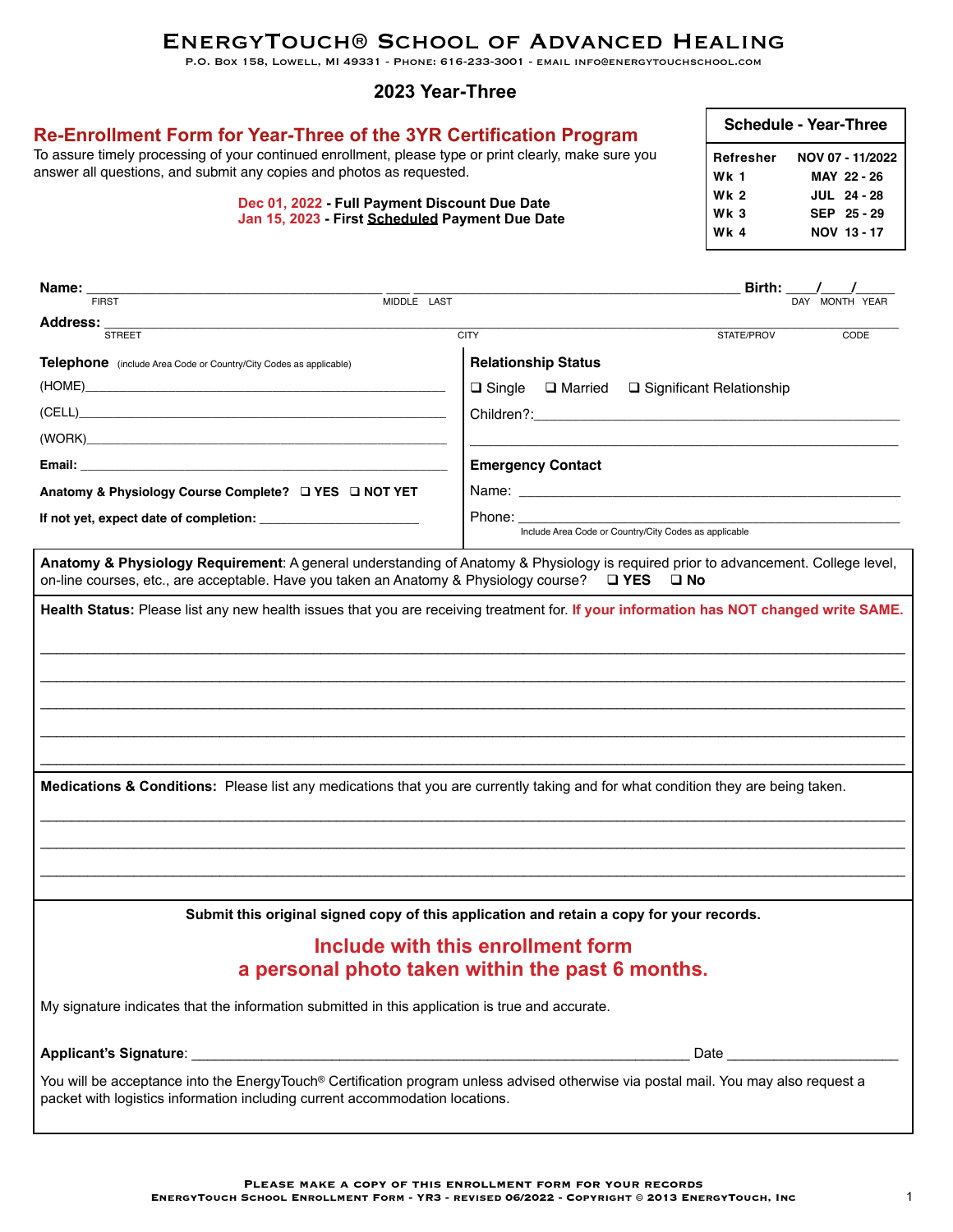P.O. Box 158, Lowell, MI 49331 - Phone: 616-233-3001 - email info@energytouchschool.com

# **Therapy and Self-Care Requirement**

EnergyTouch® training is a time of intense energy transition and learning. This therapy and self-care requirement is designed to insure that each student is making a conscious effort to address the additional challenges that often develop during the course of this training, and to facilitate a healthy balance of mental, emotional, and physical health during these times.

#### **1. Professional EnergyTouch® Therapy**

Ongoing participation in the EnergyTouch® School of Advanced Healing requires students to complete one (1) Professional EnergyTouch® Therapy session per month with an authorized EnergyTouch® Practitioner. These sessions cost \$100 each. The purpose of these monthly EnergyTouch® sessions is to provide a safe setting where students can privately address issues and challenges that arise in the process of their growth.

#### **2. Personal Self-Care**

In addition to the Professional EnergyTouch® Therapy session, students are required to focus their attention on their unique physical needs to facilitate a healthy balance of mental, emotional, and physical health during these times of energy transition. Since students may have different needs at different times the self-care requirement could include any other form of self-care such as body work, exercise, yoga, martial arts, nutrition, etc.

Satisfactory compliance with the Professional EnergyTouch Therapy and Personal Self-care requirement is required to advance in the EnergyTouch® program.

\_\_\_\_\_\_\_\_\_\_\_\_\_\_\_\_\_\_\_\_\_\_\_\_\_\_\_\_\_\_\_\_\_\_\_\_\_\_\_\_\_\_\_\_\_\_\_\_\_\_\_\_\_\_\_\_\_\_\_\_\_\_\_\_\_\_\_\_\_\_\_\_\_\_\_\_\_\_\_\_\_\_\_\_\_\_\_ \_\_\_\_\_\_\_\_\_\_\_\_\_\_\_\_

 $\mathcal{L}_\mathcal{L} = \{ \mathcal{L}_\mathcal{L} = \{ \mathcal{L}_\mathcal{L} = \{ \mathcal{L}_\mathcal{L} = \{ \mathcal{L}_\mathcal{L} = \{ \mathcal{L}_\mathcal{L} = \{ \mathcal{L}_\mathcal{L} = \{ \mathcal{L}_\mathcal{L} = \{ \mathcal{L}_\mathcal{L} = \{ \mathcal{L}_\mathcal{L} = \{ \mathcal{L}_\mathcal{L} = \{ \mathcal{L}_\mathcal{L} = \{ \mathcal{L}_\mathcal{L} = \{ \mathcal{L}_\mathcal{L} = \{ \mathcal{L}_\mathcal{$ 

Please Print Your Name Date New York New York New York New York New York New York New York New York New York New York New York New York New York New York New York New York New York New York New York New York New York New Y

**Signature**